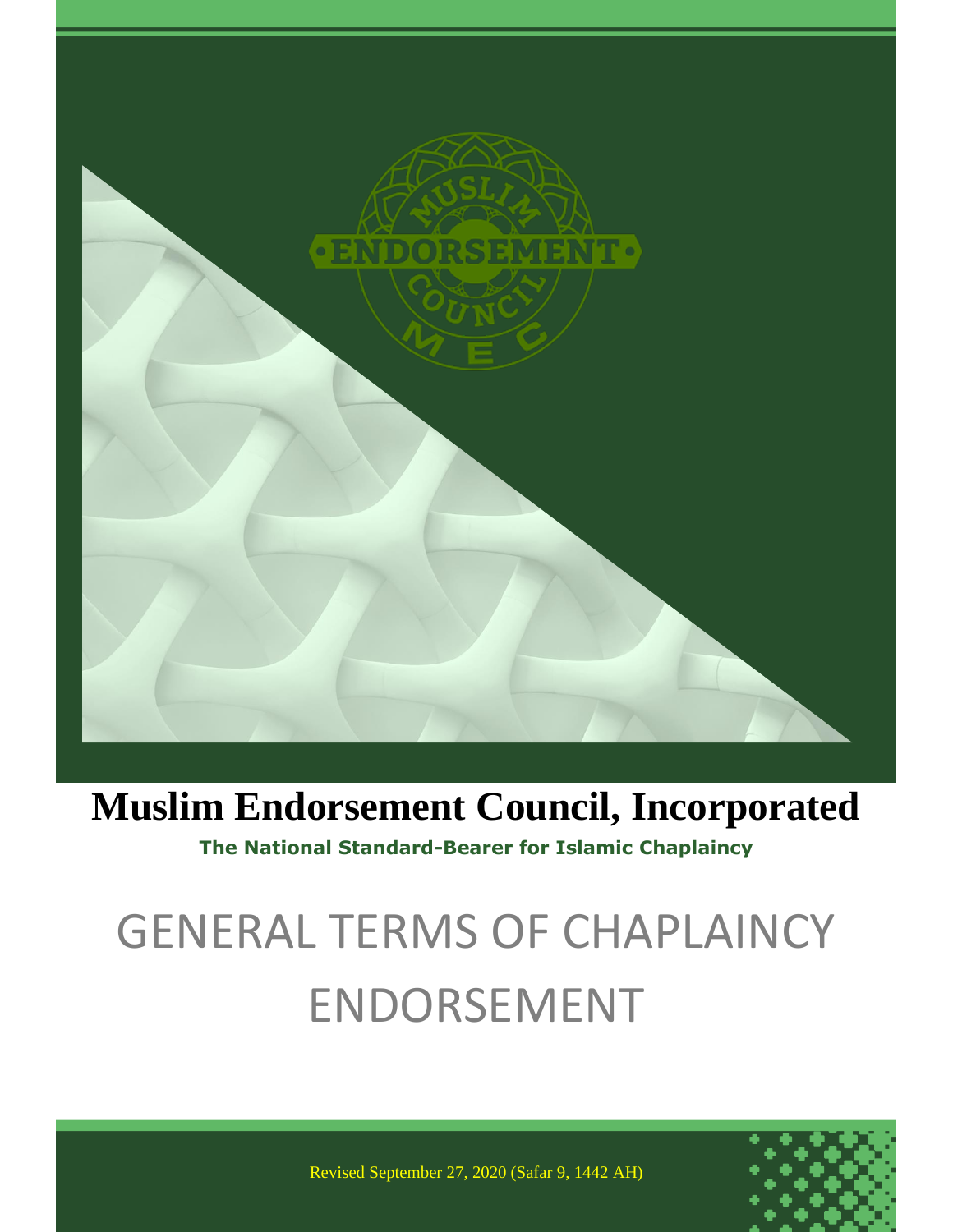

This document describes the general terms of chaplaincy endorsement by the Muslim Endorsement Council, Inc. (MEC) for all its endorsees.

MEC endorsements are to specific areas of chaplaincy such as military, healthcare, educational, corrections, and community. The conditions that an endorsee is required to meet for a distinct area of chaplaincy endorsement are included in each endorsee's Board of Directors' Determination of Chaplaincy Endorsement letter or subsequent Continuation of Chaplaincy Endorsement letter.

Endorsees are required to meet the conditions in the letter and these general terms to maintain their endorsement with MEC. MEC endorsement remains in force, provided the endorsed Chaplain adheres to the terms and conditions. MEC is assured that by applying to MEC for chaplaincy endorsement and agreeing to abide by the "MEC Pledge and Code of Ethics," the endorsed Chaplain understands, accepts, and agrees to adhere to the terms and conditions.

#### **1. General Expectations**

MEC expects that endorsed chaplains follow its code of ethics and live their personal and professional lives consistently according to Qur'anic-based principles and ideas, and the life example of Prophet Muhammad (Peace be upon him).

#### 2. **Oversight and Supervision**

Chaplains are under the direct supervision of their employer's supervisory structure. However, MEC retains chaplaincy oversight of the endorsed Chaplain's work and life as a representative of the Muslim community in the United States and MEC. Such oversight includes, but is not limited to, an annual report, annual review meeting with the Board of Directors or its designated representative, and where feasible, an assessment of the Chaplain at his or her place of work. MEC expects the endorsed Chaplain's cooperation and availability to respond to any questions or concerns during the annual review and assessment.

#### **3. Annual Reports**

An endorsed chaplain must file online a signed and dated annual report for the prior year no later than the last day of the first month of the Gregorian calendar (January 31) that includes:

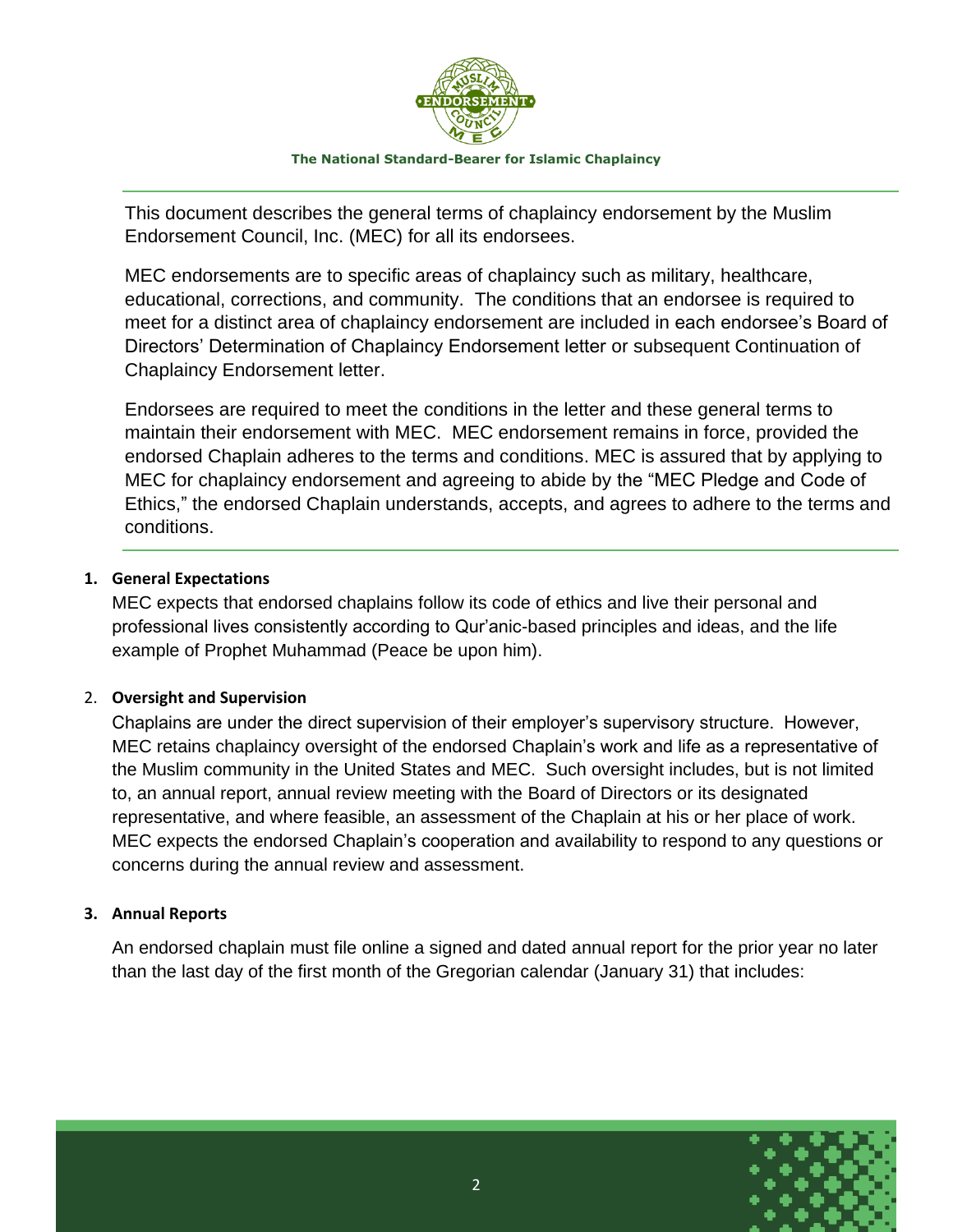

- i. A completed and signed Annual Accountability for Ethical Conduct Form (see below)
- ii. Significant professional accomplishments
- iii. In-service and professional development training
- iv. Job-status
- v. Any change to contact information, and personal, marital, professional, legal and immigration status
- vi. professional and academic achievements such as certificates, degrees, continuing education, promotions, civic and community involvement
- vii. Steps taken to meet the conditions outlined in either the endorsee's initial Determination of Chaplaincy Endorsement letter or subsequent Continuation of Chaplaincy Endorsement letter after each annual review

#### **4. Annual Fee**

The endorsee pays a yearly fee based on the following sliding scale:

- i. Full-time chaplaincy employment- \$50.00
- ii. Part-time chaplaincy employment (15 hours or more)- \$25.00
- iii. Volunteer chaplaincy \$10.00
- iv. Retired or 20+ years of service- \$5.00

#### **5. In-service training specific to the Muslim community**

Each endorsee is required to attend and participate in specialized training at MEC organized workshops to continue to develop their chaplaincy skills specific to the Muslim community according to best practices, to maintain a high level of proficiency as a Muslim in Chaplain pastoral care and for networking purposes including the following or equivalent

- 1. AMC Conference/Workshops and or Retreat
- 2. Chaplaincy Workshops at ISNA Conference
- 3. Mosque Cares Conference
- 4. Annual Black Muslim Psychology Conference
- 5. Annual Muslim Mental Conference
- 6. First Aid Mental Health Workshop
- 7. RIS Reviving the Islamic Spirit Conference
- 8. ICNA-MAS Conference
- 9. Association of Muslim Jurists (AMJA)'s Imam Conference

Attendance at any one of the training annually is mandatory. MEC's endorsement of any chaplain is automatically suspended if the endorsee misses two (2) annual training events. The missed events may be consecutive or not consecutive.

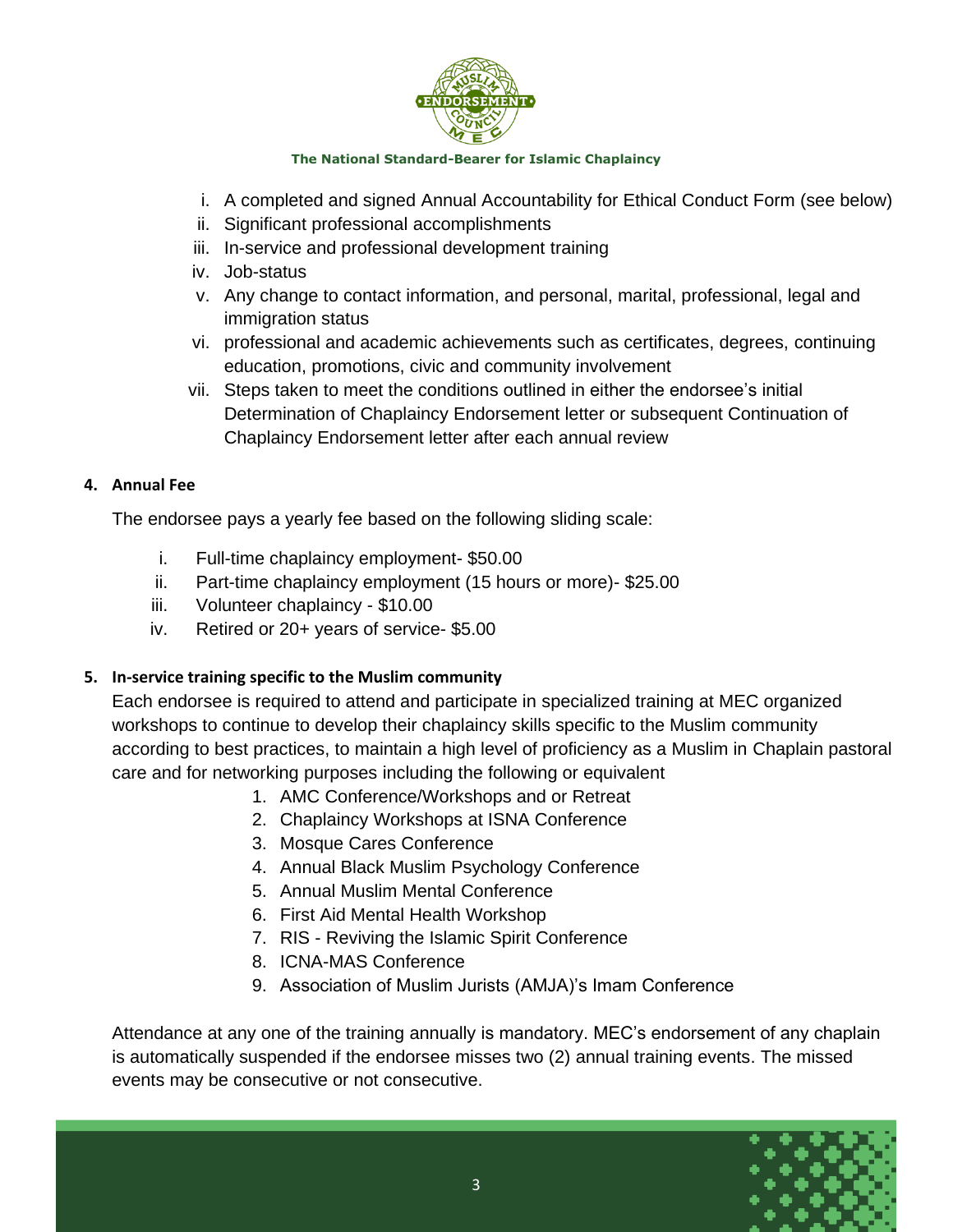

#### **6. Other Professional Development Training**

Endorsed chaplains are also required to attend other professional development training, such as continuing education or advanced professional learning intended to improve their professional knowledge, competence, skill, and effectiveness in Chaplain pastoral care.

#### **7. Endorsement Updates**

It is the responsibility of the endorsed Chaplain to initiate the process for updating an endorsement when their status or area of chaplaincy changes. The Chaplain should complete and submit a new application form with fee to MEC and only complete the parts that are relevant to the changes.

#### 8. **Transferring an Endorsement**

A chaplain can only be endorsed through one endorsing body. Any MEC endorsed chaplain who wishes to change their chaplaincy endorsement from MEC at any time for any reason must inform MEC in writing within 90 days before the transfer of endorsement to another endorsing body.

#### 9. **Discipline and Withdrawal of a MEC Endorsement**

It is MEC's right to choose to exercise disciplinary measures it deems necessary If an endorsed chaplain violates a law (local, state, or federal, including Uniform Code of Military Justice), the policy of their place of employment, MEC general expectations, Code of Ethics, or actions which adversely impact the reputation of MEC. Such disciplinary action may include suspension of the Chaplain's endorsement or withdrawal of MEC endorsement

#### 10. **Suspension of a MEC Endorsement and Reinstatement**

A suspended MEC endorsement may be reinstated only after an in-person meeting between the chaplain or spiritual care professional and the Board of Directors or its designated representative initiated at the behest of the Chaplain or spiritual care professional. The meeting may not be held by teleconference. The Board of Directors of MECC may require the Chaplain or spiritual care professional to meet certain conditions to reinstate and maintain their endorsement after the meeting.

In the event of suspension of endorsement due to a missed training, the meeting may be held at a mutually agreed upon mode, place and time.

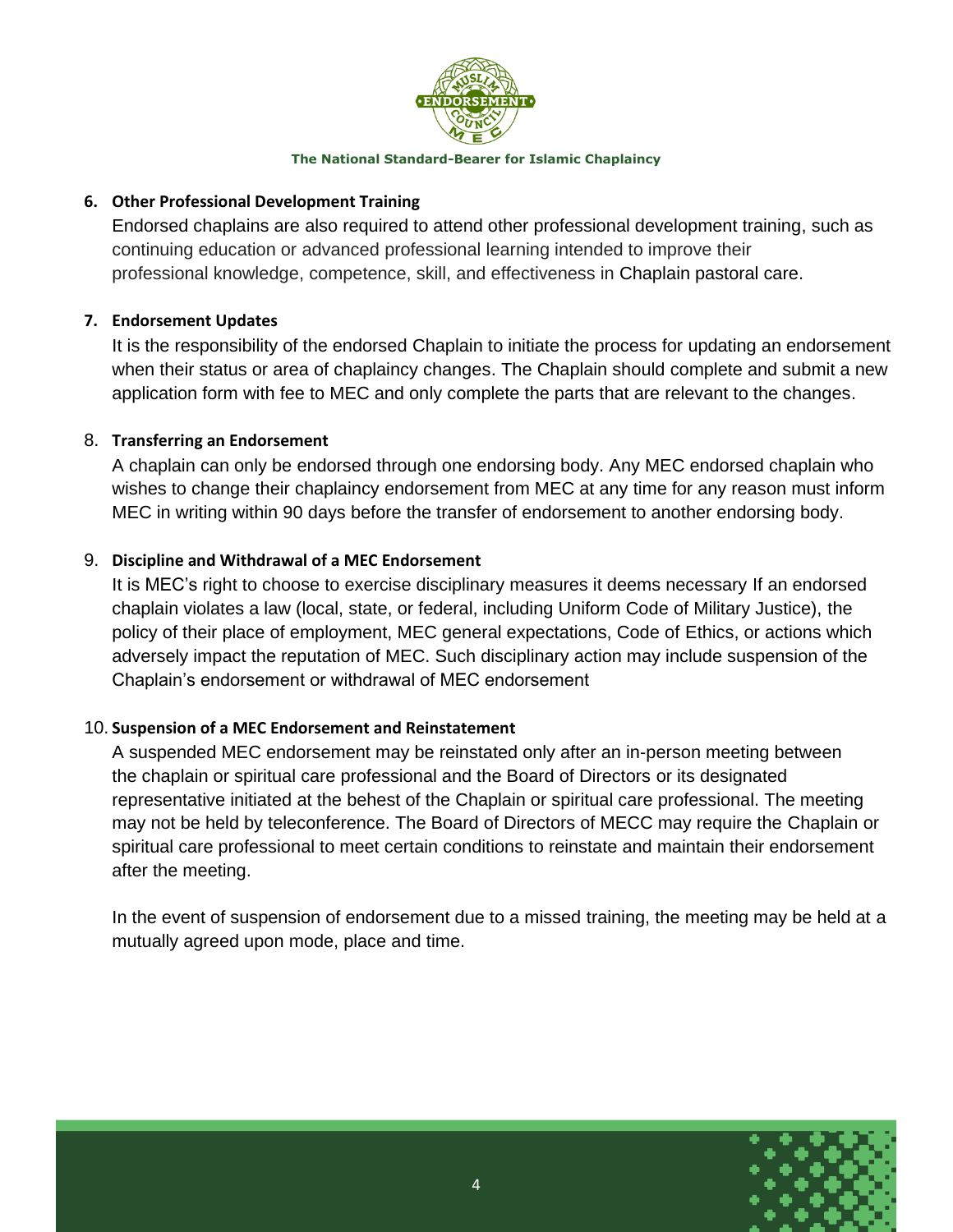

### **ANNUAL ACCOUNTABILITY FOR ETHICAL CONDUCT FORM FOR 20**\_\_\_\_\_ **REPORTING YEAR**

Each Muslim Endorsement Council, Inc. (MEC) endorsed chaplains is asked to complete this form each year as part of the annual reporting requirement of the prior year due on or before January 31 of the current year for continuing endorsement status in accordance with The MEC Pledge and Code of Ethics, or as needed if there is a change since the last year.

#### **Please read carefully and complete Section I or II and Section III**.

#### **Section I:**

I certify that since the completion of my initial Notarized Accountability Letter for Ethical Conduct or last Annual Accountability for Ethical Conduct Form:

(a) no complaint against me for unethical conduct has been filed, is pending, or has been settled in a civil, criminal, employment, or another professional organization's forum; and

(b) I have never resigned, been terminated, nor negotiated a settlement from a position for reasons related to unethical conduct.

**SIGNATURE: \_\_\_\_\_\_\_\_\_\_\_\_\_\_\_\_\_\_\_\_\_\_\_\_\_\_\_\_\_\_\_\_\_\_DATE:\_\_\_\_\_\_\_\_\_\_\_\_\_\_\_\_\_\_\_**

**NAME:** 

#### **Section II:**

If Section I above cannot be certified, provide an account of the complaint, including the forum, charges, and outcome. Provide contact information for people involved in the process, whom you authorize to give a full report to the Muslim Endorsement Council, Inc. (MEC). Each situation will be evaluated on its own merits by the professional ethics review panel. (Attach pages if necessary.)